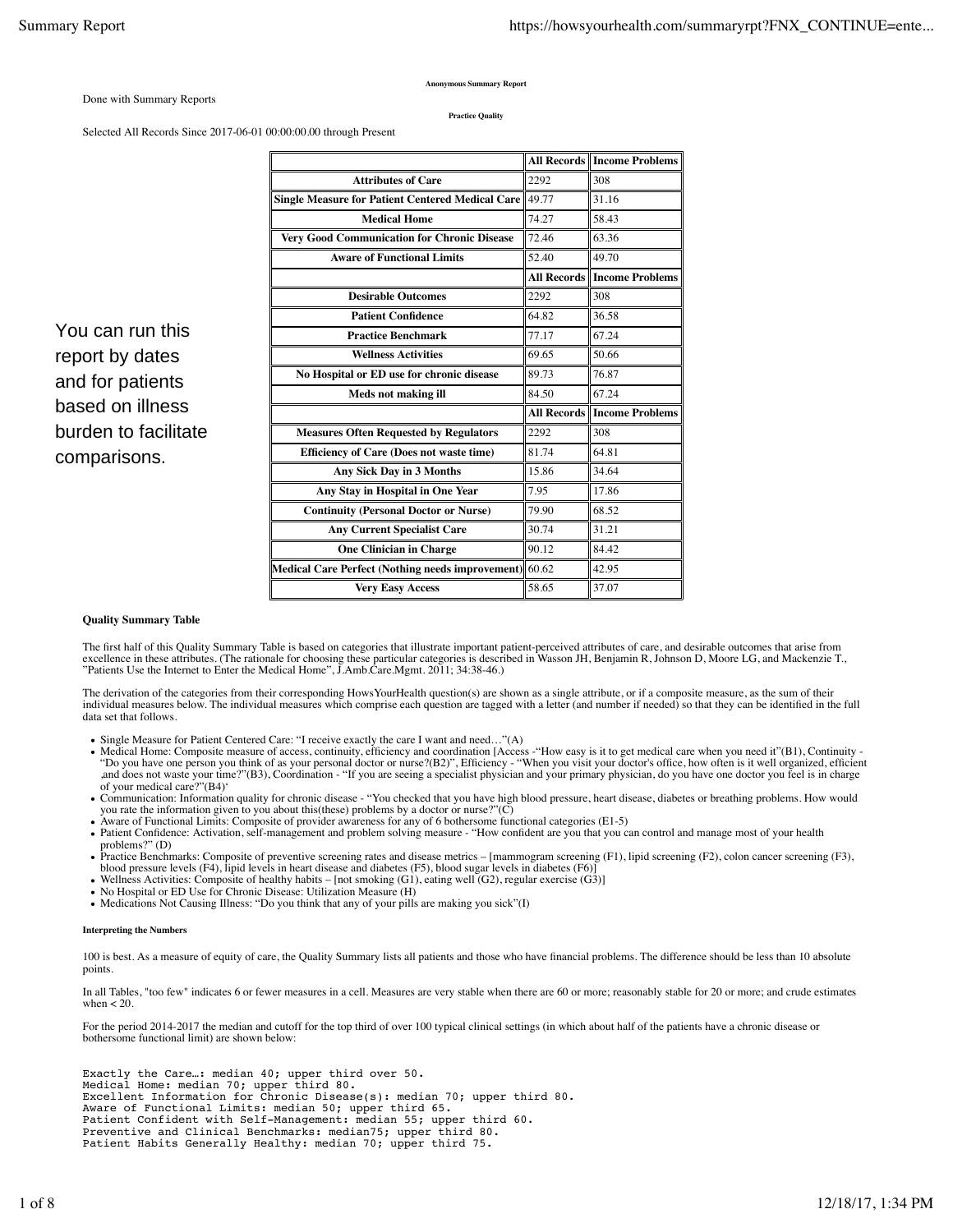No ED or Hospital Use in Year: median 90; upper third 92. Patient Convinced Medications for Chronic Disease(s) Not Causing Illness: median 80; upper third 85.

## **Certifiers and Regulators Turn Toward Patient Report**

As certifiers and regulators for the Patient-Centered Medical Home have increasingly become aware of the extreme inefficiency and lack of face validity of process-of-care<br>documentation, they are gradually accepting the sum reported measures may obviate the need for excessive documentation of their processes. A crosswalk between HYH measures that may substitute for NCQA requirements is posted here.

Continuity: median 85; upper third 90. In Charge (Coordination if 2 or more clinicians): median 90; upper third 95. Very Easy Access: median 50; upper third 60.

A few additional measures included above are also often requested by certifiers and regulators. (In fact, the comprehensive list of your patients' responses below will meet almost any reasonable request.

An additional example illustrates this point. Recently, some clinical sites that are being asked to measure and report social determinants of health according to a scheme proposed by the Institute of Medicine (IOM). To attain IOM suggested standards a practice using HowsYourHealth.org will be able to report measures for stress or emotional problems, health habits and behaviors, exposure to community violence and domestic abuse, physical activity limits, social connections and isolation, and financial status.

## **Using This Information to Improve Service**

In the Action and Planning Form intended for clinical staff, risk for hospitalization and emergency use is reported. The risk is based on the sum of five measures contained in the "What Matters Index"(WMI) : lack of confidence with self-management, significant emotional problems or pain, polypharmacy and medications may be causing<br>illness. The WMI identifies risk as well as archetypical, comp interpretable measure that can be used by practices to compare their sickest or less sick patient reports to other practices. This option for adjustment is included for the summary and registry. However, except for practices only serving poor and very sick patients (e.g. Medicaid settings) or very healthy (e.g. college students) such adjustment is generally not necessary.

The best strategy is to use the Quality Summary to identify domains that are relatively more deficient to set improvement objectives. Once a deficiency is targeted the date selector can be used to document change using a "before-after" analysis. A recent example is described by Lynn Ho, MD, Jean Antonucci, MD. ( Using Patient-Entered<br>Data to Supercharge Self-Management. Ann Fam Med 2017;15:38 Medicaid Service recently endorsed Hows Your Health.org as a useful tool for improving self-management.

Often underused but better in many ways that trying to have a representative patient advisory council is to use the open-ended option to ask HowsYourHealth.org respondents to make suggestions about ways to fix a problem you might have identified or suggest problems you have not identified.

Finally, your HowsYourHealth.org registry allows you to automatically select patients by many social determinants of health, WMI measures and common diagnoses. Practices use these lists of patients for special email contacts, focus groups, etc.

|                                                    | All<br><b>Records</b> | Women   Men  |              | Younger   Older<br>Women<br>$(19-49)$ | Women<br>$(50-69)$          | Younger<br>Men<br>$(19-49)$ | Older<br>Men<br>$(50-69)$        | <b>Hypertension</b> | <b>Hardening</b><br>of Arteries |        | <b>Diabetes Arthritis</b> | <b>Respiratory</b><br><b>Disease</b> | <b>Obesity</b><br>$>15\%$ | Income<br><b>Problems</b>                |
|----------------------------------------------------|-----------------------|--------------|--------------|---------------------------------------|-----------------------------|-----------------------------|----------------------------------|---------------------|---------------------------------|--------|---------------------------|--------------------------------------|---------------------------|------------------------------------------|
| <b>Respondent</b><br><b>Characteristics</b>        | 2292                  | 1476         | 699          | 875                                   | 600                         | 357                         | 341                              | 467                 | 89                              | 153    | 296                       | 259                                  | 226                       | 308                                      |
| <b>Younger</b><br>Women                            | 38.18                 | 59.28        | 0.00         | 100.00                                | 0.00                        | 0.00                        | 0.00                             | 16.06               | 17.98                           | 17.65  | 19.26                     | 37.07                                | 37.17                     | 40.91                                    |
| Older Women 26.18                                  |                       | 40.65        | 0.00         | 0.00                                  | 100.00                      | 0.00                        | 0.00                             | 39.61               | 33.71                           | 40.52  | 55.07                     | 40.54                                | 34.96                     | 26.95                                    |
| <b>Younger Men</b>                                 | 15.58                 | 0.00         | 51.07        | 0.00                                  | 0.00                        | 100.00                      | 0.00                             | 11.13               | 6.74                            | 9.15   | 4.05                      | 10.04                                | 10.62                     | 18.18                                    |
| <b>Older Men</b>                                   | 14.88                 | 0.00         | 48.78 0.00   |                                       | 0.00                        | 0.00                        | 100.00                           | 32.33               | 41.57                           | 32.03  | 21.28                     | 11.20                                | 17.26                     | 12.34                                    |
|                                                    | All<br><b>Records</b> | Women   Men  |              | Younger<br>Women<br>$(19-49)$         | Older<br>Women<br>$(50-69)$ | Younger<br>Men<br>$(19-49)$ | <b>Older</b><br>Men<br>$(50-69)$ | Hypertension        | <b>Hardening</b><br>of Arteries |        | Diabetes Arthritis        | <b>Respiratory</b><br><b>Disease</b> | $>15\%$                   | <b>Obesity</b> Income<br><b>Problems</b> |
| <b>Respondent</b><br><b>Diagnoses</b>              | 2292                  | 1476         | 699          | 875                                   | 600                         | 357                         | 341                              | 467                 | 89                              | 153    | 296                       | 259                                  | 226                       | 308                                      |
| % with<br><b>Hypertension</b>                      | 20.38                 | 17.62        | 29.18 8.57   |                                       | 30.83                       | 14.57                       | 44.28                            | 100.00              | 65.17                           | 66.67  | 44.26                     | 37.45                                | 52.21                     | 31.82                                    |
| % with<br>Hardening of $ 3.88 $<br><b>Arteries</b> |                       | 3.12         | 6.15         | 1.83                                  | 5.00                        | 1.68                        | 10.85                            | 12.42               | 100.00                          | 19.61  | 11.49                     | 10.04                                | 11.06                     | 9.09                                     |
| % with<br><b>Diabetes</b>                          | 6.68                  | 6.03         | 9.16         | 3.09                                  | 10.33                       | 3.92                        | 14.37                            | 21.84               | 33.71                           | 100.00 | 19.93                     | 14.29                                | 26.55                     | 15.26                                    |
| % with<br><b>Arthritis</b>                         | 12.91                 | 14.91        | $10.73$ 6.51 |                                       | 27.17                       | 3.36                        | 18.48                            | 28.05               | 38.20                           | 38.56  | 100.00                    | 27.80                                | 32.30                     | 19.48                                    |
| $%$ with<br><b>Respiratory</b><br><b>Disease</b>   | 11.30                 | 13.62        | 7.87         | 10.97                                 | 17.50                       | 7.28                        | 8.50                             | 20.77               | 29.21                           | 24.18  | 24.32                     | 100.00                               | 26.99                     | 21.75                                    |
| $\sqrt[n]{\text{with}}$<br>Obesity > $15%$         | 9.86                  | 11.04        | 9.01         | 9.60                                  | 13.17                       | 6.72                        | 11.44                            | 25.27               | 28.09                           | 39.22  | 24.66                     | 23.55                                | 100.00                    | 17.53                                    |
| % Income<br><b>Problems</b>                        | 13.44                 | 14.16        |              | 13.45 14.40                           | 13.83                       | 15.69                       | 11.14                            | 20.99               | 31.46                           | 30.72  | 20.27                     | 25.87                                | 23.89                     | 100.00                                   |
|                                                    | All<br><b>Records</b> | Women    Men |              | Younger<br>Women<br>$(19-49)$         | Older<br>Women<br>$(50-69)$ | Younger<br>Men<br>$(19-49)$ | Older<br>Men<br>$(50-69)$        | <b>Hypertension</b> | <b>Hardening</b><br>of Arteries |        | Diabetes Arthritis        | <b>Respiratory</b><br><b>Disease</b> | <b>Obesity</b><br>$>15\%$ | Income<br><b>Problems</b>                |
| <b>Bothered</b><br>(often or<br>always) in the     | 2292                  | 1476         | 699          | 875                                   | 600                         | 357                         | 341                              | 467                 | 89                              | 153    | 296                       | 259                                  | 226                       | 308                                      |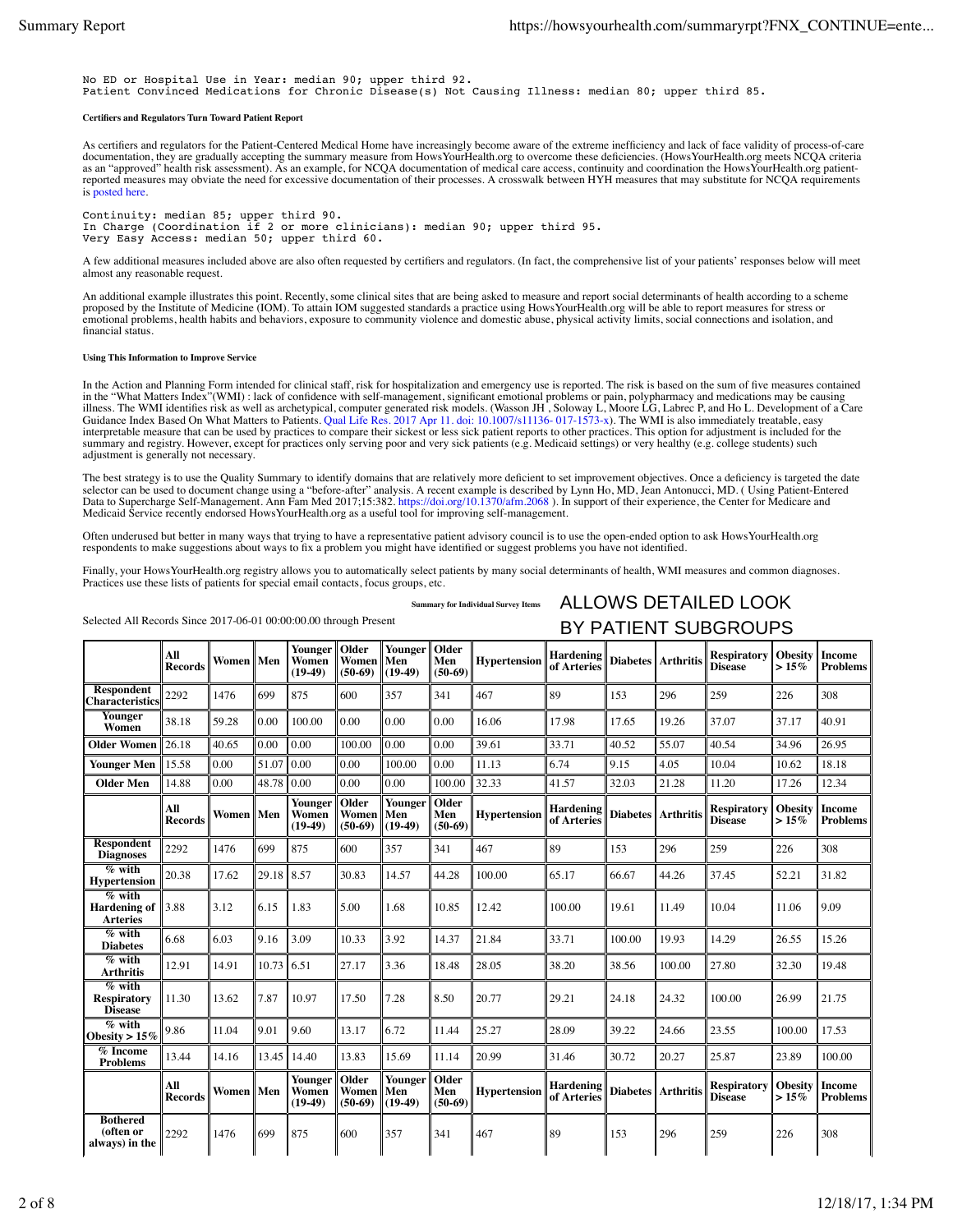| <b>Past Month</b><br>by:                               |                       |                |                |                               |                             |                                    |                           |                     |                          |                 |                  |                               |                           |                    |
|--------------------------------------------------------|-----------------------|----------------|----------------|-------------------------------|-----------------------------|------------------------------------|---------------------------|---------------------|--------------------------|-----------------|------------------|-------------------------------|---------------------------|--------------------|
| % Limit Daily<br><b>Activities</b>                     | 3.62                  | 4.20           | 3.00           | 3.31                          | 5.50                        | 2.24                               | 3.81                      | 6.64                | 14.61                    | 11.11           | 10.14            | 7.72                          | 10.18                     | 11.69              |
| $%$ Limit by<br><b>Feelings</b>                        | 10.08                 | 12.26          | 7.15           | 14.86                         | 8.50                        | 9.24                               | 4.99                      | 10.49               | 15.73                    | 9.80            | 11.49            | 13.51                         | 14.60                     | 24.35              |
| <b>% Limit Social</b><br><b>Activities</b>             | 4.01                  | 4.61           | 3.43           | 4.69                          | 4.50                        | 3.36                               | 3.52                      | 6.21                | 13.48                    | 6.54            | 8.11             | 8.11                          | 10.18                     | 13.96              |
| % Limit by<br>Pain                                     | 11.69                 | 13.28          | 10.30          | 9.94                          | 18.17                       | 7.28                               | 13.49                     | 20.99               | 26.97                    | 32.68           | 36.15            | 23.94                         | 27.88                     | 27.27              |
| % Limited<br><b>Social Support</b>                     | 8.12                  | 9.21           | 7.15           | 9.83                          | 8.33                        | 7.28                               | 7.04                      | 13.28               | 16.85                    | 14.38           | 11.49            | 14.67                         | 15.93                     | 24.35              |
| % Limited<br><b>Physical</b>                           | 6.63                  | 7.38           | 6.15           | 4.80                          | 11.17                       | 4.20                               | 8.21                      | 13.49               | 22.47                    | 15.69           | 17.57            | 11.58                         | 18.14                     | 17.53              |
| <b>Function</b><br>% Headaches                         | 9.86                  | 13.28          | 4.29           | 16.57                         | 8.50                        | 6.72                               | 1.76                      | 11.99               | 16.85                    | 13.73           | 14.86            | 20.08                         | 21.24                     | 20.13              |
| % Abdominal<br>Pain                                    | 6.06                  | 6.91           | 5.29           | 8.23                          | 5.00                        | 4.76                               | 5.87                      | 7.49                | 12.36                    | 12.42           | 10.14            | 12.36                         | 13.27                     | 12.99              |
| $\%$<br>Dizzy/Fatigue                                  | 13.22                 | 16.87          | 7.73           | 18.29                         | 14.83                       | 7.56                               | 7.92                      | 19.27               | 23.60                    | 20.92           | 25.34            | 26.25                         | 26.99                     | 30.84              |
| % Chest Pain                                           | 1.31                  | 1.42           | 1.29           | 1.94                          | 0.67                        | 1.12                               | 1.47                      | 3.21                | 6.74                     | 5.88            | 2.70             | 3.47                          | 4.42                      | 5.52               |
| % Menstrual<br>or Menopausal                           | 4.32                  | 6.71           | 0.00           | 8.00                          | 4.83                        | 0.00                               | 0.00                      | 4.28                | 5.62                     | 5.23            | 3.72             | 6.56                          | 5.75                      | 9.42               |
| % Eating or<br>Weight                                  | 13.66                 | 16.94          | 9.01           | 16.91                         | 17.00                       | 8.68                               | 9.38                      | 22.27               | 24.72                    | 28.76           | 27.36            | 25.10                         | 50.44                     | 21.75              |
| % Skin                                                 | 7.33                  | 8.94           | 5.15           | 10.97                         | 6.00                        | 3.64                               | 6.74                      | 8.35                | 13.48                    | 9.80            | 11.15            | 12.74                         | 13.27                     | 11.69              |
| % Urination                                            | 1.70                  | 1.29           | 2.86           | 1.26                          | 1.33                        | 1.12                               | 4.69                      | 4.71                | 8.99                     | 8.50            | 4.73             | 4.25                          | 4.87                      | 6.49               |
| % Sexual                                               | 3.71                  | 3.39           | 4.86           | 2.40                          | 4.83                        | 2.52                               | 7.33                      | 8.99                | 11.24                    | 13.73           | 9.80             | 7.34                          | 12.39                     | 8.44               |
| % Respiratory                                          | 3.32                  | 3.79           | 2.72           | 2.74<br>9.94                  | 5.33                        | 2.52                               | 2.93                      | 8.14                | 19.10                    | 11.11           | 9.80             | 18.92                         | 8.41                      | 9.42               |
| % Joint Pain<br>% Backaches                            | 14.14<br>13.22        | 14.77<br>14.70 | 15.02<br>12.16 | 13.60                         | 21.83<br>16.33              | 9.80<br>12.04                      | 20.53<br>12.32            | 26.77<br>21.41      | 28.09<br>25.84           | 31.37<br>26.80  | 47.97<br>32.77   | 27.41<br>27.03                | 31.86<br>30.97            | 26.30<br>28.90     |
| % Sleeping                                             | 14.97                 | 17.89          | 11.02          | 17.26                         | 18.83                       | 10.36                              | 11.73                     | 23.13               | 28.09                    | 25.49           | 25.68            | 23.55                         | 24.34                     | 31.82              |
| % Foot<br><b>Trouble</b>                               | 7.81                  | 8.74           | 7.01           | 5.26                          | 13.83                       | 4.20                               | 9.97                      | 14.35               | 17.98                    | 17.65           | 21.28            | 13.13                         | 17.26                     | 14.61              |
|                                                        | All                   |                |                | Younger                       | Older                       | <b>Younger</b>                     | Older                     |                     | <b>Hardening</b>         |                 |                  | Respiratory                   | <b>Obesity</b>            | Income             |
|                                                        | <b>Records</b>        | Women    Men   |                | Women                         | Women                       | Men                                | Men                       | Hypertension        | of Arteries              | Diabetes        | <b>Arthritis</b> | Disease                       | $>15\%$                   | <b>Problems</b>    |
|                                                        |                       |                |                | $(19-49)$                     | $(50-69)$                   | $(19-49)$                          | $(50-69)$                 |                     |                          |                 |                  |                               |                           |                    |
| Concerned<br>About                                     | 2292                  | 1476           | 699            | 875                           | 600                         | 357                                | 341                       | 467                 | 89                       | 153             | 296              | 259                           | 226                       | 308                |
| % Violence or<br>Abuse                                 | 1.70                  | 1.49           | 2.43           | 1.83                          | 1.00                        | 1.96                               | 2.93                      | 3.43                | 10.11                    | 7.19            | 3.38             | 5.79                          | 4.87                      | 8.12               |
| % Sexual<br><b>Issues or Birth</b><br>Control          | 5.15                  | 5.56           | 5.01           | 7.54                          | 2.67                        | 5.88                               | 4.11                      | 6.00                | 8.99                     | 8.50            | 5.41             | 7.34                          | 7.96                      | 12.66              |
| <b>AIDS</b> or STDS                                    | 1.61                  | 1.56           | 2.00           | 2.40                          | 0.33                        | 1.96                               | 2.05                      | 2.36                | 6.74                     | 5.23            | 2.70             | 4.63                          | 5.31                      | 4.87               |
| <b>Better Health</b><br>Care                           | 10.47                 | 11.11          | 10.87          | 9.14                          | 14.00                       | 9.52                               | 12.32                     | 15.20               | 22.47                    | 18.30           | 20.61            | 19.69                         | 21.68                     | 25.32              |
| Substance<br>Abuse                                     | 2.66                  | 1.96           | 4.58           | 2.29                          | 1.50                        | 4.20                               | 4.99                      | 6.85                | 12.36                    | 7.19            | 5.74             | 6.18                          | 6.19                      | 8.12               |
| Exercise,<br><b>Nutrition</b><br><b>Needs</b>          | 27.71                 | 31.03          |                | 25.04 33.60                   | 27.33                       | 27.17                              | 22.58                     | 36.19               | 34.83                    | 35.29           | 35.14            | 40.54                         | 56.19                     | 41.88              |
| Preventing<br><b>Injuries</b>                          | 6.89                  | 7.18           | 7.44           | $6.17\,$                      | 8.67                        | 6.16                               | 8.80                      | 11.56               | 23.60                    | 15.69           | 15.20            | 13.13                         | 15.04                     | 14.61              |
| Preventing<br><b>Cancer or</b><br><b>Heart Disease</b> | 14.66                 | 16.12          |                | 13.88 15.31                   | 17.33                       | 11.48                              | 16.42                     | 24.41               | 30.34                    | 22.88           | 23.65            | 22.39                         | 30.53                     | 23.38              |
| <b>EENT Care</b>                                       | 7.90                  | 7.93           | 9.16           | 7.66                          | 8.33                        | 8.68                               | 9.68                      | 11.35               | 22.47                    | 14.38           | 15.88            | 14.29                         | 16.37                     | 16.23              |
|                                                        | All<br><b>Records</b> | Women   Men    |                | Younger<br>Women<br>$(19-49)$ | Older<br>Women<br>$(50-69)$ | <b>Younger</b><br>Men<br>$(19-49)$ | Older<br>Men<br>$(50-69)$ | <b>Hypertension</b> | Hardening<br>of Arteries | <b>Diabetes</b> | <b>Arthritis</b> | Respiratory<br><b>Disease</b> | <b>Obesity</b><br>$>15\%$ | Income<br>Problems |
| <b>Habits</b>                                          | 2292                  | 1476           | 699            | 875                           | 600                         | 357                                | 341                       | 467                 | 89                       | 153             | 296              | 259                           | 226                       | 308                |
| % Current<br>Smoker (Gi)                               | 9.38                  | 8.47           | 12.16          | 7.89                          | 9.33                        | 12.89                              | 11.44                     | 16.06               | 30.34                    | 24.84           | 12.84            | 17.37                         | 12.39                     | 27.92              |
| % Smoker<br><b>Ready to Ouit</b>                       | 6.11                  | 5.42           | 8.30           | 5.37                          | 5.50                        | 8.68                               | 7.92                      | 10.92               | 20.22                    | 16.99           | 7.09             | 11.58                         | 7.52                      | 17.21              |
| % Good<br><b>Nutrition</b>                             | 63.96                 | 68.36          | 64.09          | 61.83                         | 77.83                       | 58.26                              | 70.09                     | 62.74               | 53.93                    | 55.56           | 65.54            | 64.09                         | 43.81                     | 45.13              |
| % Using<br>Seatbelt                                    | 88.57                 | 93.77          |                | 89.56 92.23                   | 96.00                       | 88.24                              | 90.91                     | 91.65               | 84.27                    | 86.27           | 93.24            | 88.42                         | 86.73                     | 82.14              |
| <b>% ETOH 10</b><br>or more/week                       | 5.93                  | 3.73           | 11.30 2.97     |                               | 4.83                        | 10.92                              | 11.73                     | 10.49               | 11.24                    | 9.15            | 9.80             | 6.56                          | 8.85                      | 8.44               |
| % Told to<br><b>Reduce ETOH</b>                        | 8.16                  | 5.62           | 14.45          | 6.40                          | 4.50                        | 16.81                              | 12.02                     | 14.56               | 15.73                    | 13.07           | 11.15            | 11.20                         | 11.06                     | 15.26              |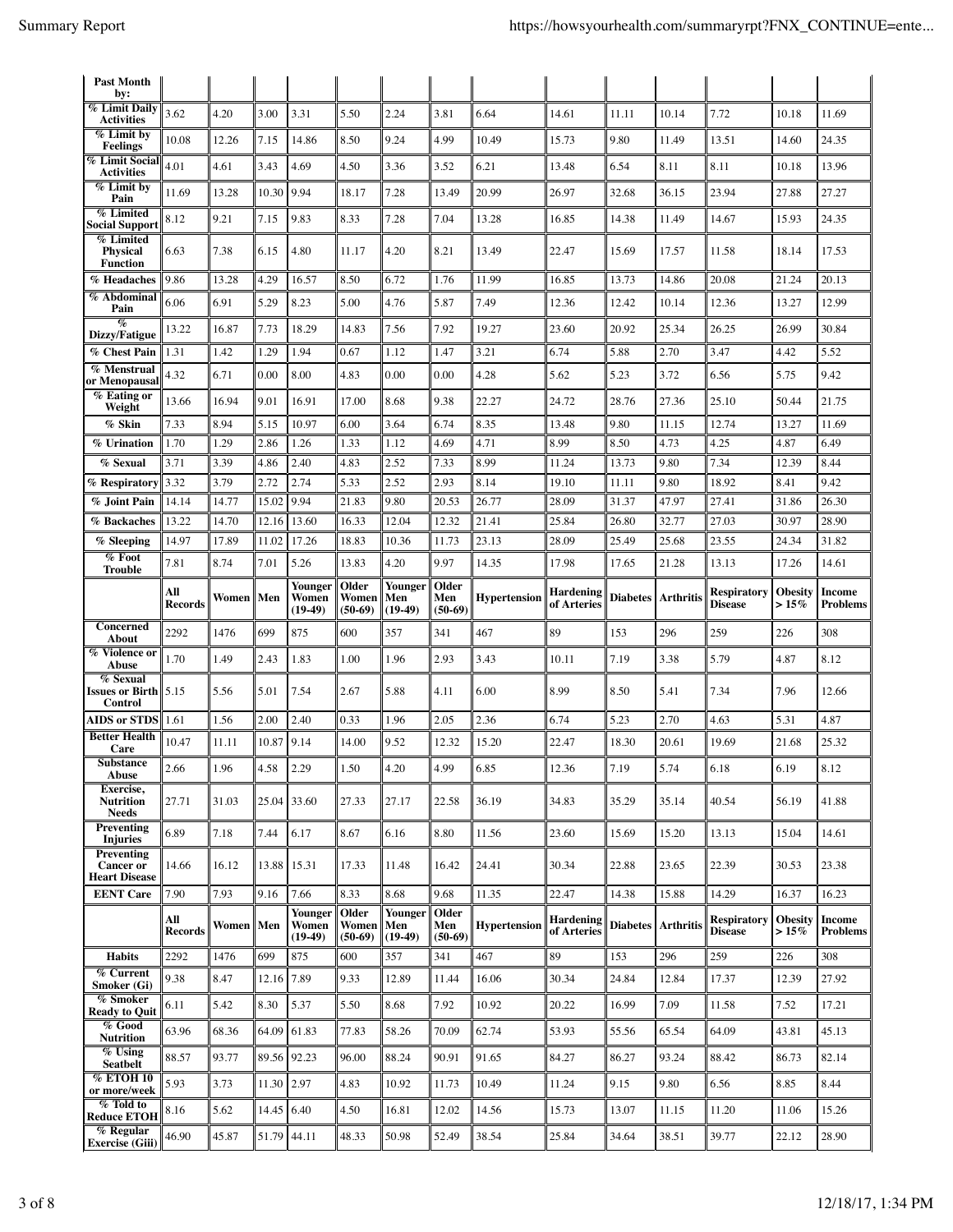| $\%$ Confident<br>to change a<br>habit                             | 28.96                 | 29.19      |            | 27.71 26.05                   | 33.94                       | 26.32                              | 29.38                     | 26.33               | 18.75                           | 22.86           | 28.80            | 28.83                                | 24.88                     | 17.96                     |
|--------------------------------------------------------------------|-----------------------|------------|------------|-------------------------------|-----------------------------|------------------------------------|---------------------------|---------------------|---------------------------------|-----------------|------------------|--------------------------------------|---------------------------|---------------------------|
|                                                                    | All<br><b>Records</b> | Women      | Men        | Younger<br>Women<br>$(19-49)$ | Older<br>Women<br>$(50-69)$ | Younger<br>Men<br>$(19-49)$        | Older<br>Men<br>$(50-69)$ | <b>Hypertension</b> | <b>Hardening</b><br>of Arteries | <b>Diabetes</b> | <b>Arthritis</b> | <b>Respiratory</b><br><b>Disease</b> | <b>Obesity</b><br>$>15\%$ | <b>Income</b><br>Problems |
| Knowledgeable<br>About (age<br>< 50)                               | 2292                  | 1476       | 699        | 875                           | 600                         | 357                                | 341                       | 467                 | 89                              | 153             | 296              | 259                                  | 226                       | 308                       |
| % Good<br>Education<br>about BCP                                   | 49.26                 | 49.26      | Too<br>Few | 49.26                         | Too<br>Few                  | Too Few                            | Too<br>Few                | 17.33               | 12.50                           | 22.22           | 24.56            | 50.00                                | 30.95                     | 54.76                     |
| % Good<br>Education<br>about STD                                   | 51.54                 | 51.54      | Too<br>Few | 51.54                         | Too<br>Few                  | Too Few                            | Too<br>Few                | 17.33               | 12.50                           | 25.93           | 24.56            | 51.04                                | 30.95                     | 57.94                     |
| % Good<br>Education<br>about Lipid<br>Test<br><b>Mammogram</b>     | 34.29                 | 34.29      | Too<br>Few | 34.29                         | Too<br>Few                  | Too Few                            | Too<br>Few                | 54.67               | 68.75                           | 48.15           | 56.14            | 31.25                                | 42.86                     | 22.22                     |
| % Male<br>Education<br>about<br><b>BCP/STD</b>                     | 0.00                  | Too<br>Few | 0.00       | Too Few                       | Too<br>Few                  | 0.00                               | Too<br>Few                | 0.00                | Too Few                         | 0.00            | 0.00             | 0.00                                 | 0.00                      | 0.00                      |
|                                                                    | All<br><b>Records</b> | Women      | Men        | Younger<br>Women<br>$(19-49)$ | Older<br>Women<br>$(50-69)$ | Younger<br>Men<br>$(19-49)$        | Older<br>Men<br>$(50-69)$ | <b>Hypertension</b> | <b>Hardening</b><br>of Arteries | <b>Diabetes</b> | <b>Arthritis</b> | <b>Respiratory</b><br><b>Disease</b> | Obesity<br>$>15\%$        | <b>Income</b><br>Problems |
| Knowledgeable<br>About (age<br>$50+$                               | 2292                  | 1476       | 699        | 875                           | 600                         | 357                                | 341                       | 467                 | 89                              | 153             | 296              | 259                                  | 226                       | 308                       |
| % Good<br>Education<br>about HRT                                   | 0.00                  | 0.00       | Too<br>Few | Too Few                       | 0.00                        | Too Few                            | Too<br>Few                | 0.00                | 0.00                            | 0.00            | 0.00             | 0.00                                 | 0.00                      | 0.00                      |
| % Good<br>Education<br>about PSA                                   | 57.48                 | Too<br>Few | 57.48      | Too Few                       | Too<br>Few                  | Too Few                            | 57.48                     | 58.28               | 51.35                           | 51.02           | 63.49            | 48.28                                | 48.72                     | 36.84                     |
|                                                                    | All<br><b>Records</b> | Women      | Men        | Younger<br>Women<br>$(19-49)$ | Older<br>Women<br>$(50-69)$ | <b>Younger</b><br>Men<br>$(19-49)$ | Older<br>Men<br>$(50-69)$ | Hypertension        | <b>Hardening</b><br>of Arteries | <b>Diabetes</b> | <b>Arthritis</b> | Respiratory<br><b>Disease</b>        | <b>Obesity</b><br>$>15\%$ | Income<br>Problems        |
| <b>Prevention</b><br>(age <50)                                     | 2292                  | 1476       | 699        | 875                           | 600                         | 357                                | 341                       | 467                 | 89                              | 153             | 296              | 259                                  | 226                       | 308                       |
| % Male Lipid<br>Test (Fii)                                         | 32.49                 | Too<br>Few | 32.49      | Too Few                       | Too<br>Few                  | 32.49                              | Too<br>Few                | 61.54               | Too Few                         | 64.29           | 41.67            | 30.77                                | 45.83                     | 10.71                     |
|                                                                    | All<br><b>Records</b> | Women      | Men        | Younger<br>Women<br>$(19-49)$ | Older<br>Women<br>$(50-69)$ | Younger<br>Men<br>$(19-49)$        | Older<br>Men<br>$(50-69)$ | <b>Hypertension</b> | <b>Hardening</b><br>of Arteries | <b>Diabetes</b> | <b>Arthritis</b> | <b>Respiratory</b><br><b>Disease</b> | <b>Obesity</b><br>$>15\%$ | <b>Income</b><br>Problems |
| <b>Prevention</b><br>$(age 50+)$                                   | 2292                  | 1476       | 699        | 875                           | 600                         | 357                                | 341                       | 467                 | 89                              | 153             | 296              | 259                                  | 226                       | 308                       |
| $\%$<br>Mammogram<br>(Fi)                                          | 78.00                 | 78.00      | Too<br>Few | Too Few                       | 78.00                       | Too Few                            | Too<br>Few                | 75.68               | 53.33                           | 69.35           | 80.37            | 80.00                                | 75.95                     | 73.49                     |
| % Women<br>Lipid Test (Fii)                                        | 73.83                 | 73.83      | Too<br>Few | Too Few                       | 73.83                       | Too Few                            | Too<br>Few                | 79.46               | 53.33                           | 75.81           | 81.60            | 81.90                                | 82.28                     | 71.08                     |
| $\overline{\%}$ Women<br><b>Bowel Cancer</b><br><b>Test (Fiii)</b> | 72.67                 | 72.67      | Too<br>Few | Too Few                       | 72.67                       | Too Few                            | Too<br>Few                | 72.97               | 60.00                           | 70.97           | 79.75            | 74.29                                | 72.15                     | 68.67                     |
| % Women 65+<br><b>Bone Scan</b>                                    | Too<br>Few            | Too<br>Few | Too<br>Few | Too Few                       | Too<br>Few                  | Too Few                            | Too<br>Few                | Too Few             | Too Few                         | Too Few         | Too Few          | Too Few                              | Too<br>Few                | Too Few                   |
| % Male Lipid<br>Test (Fii)                                         | 78.01                 | Too<br>Few | 78.01      | Too Few                       | Too<br>Few                  | Too Few                            | 78.01                     | 82.12               | 86.49                           | 81.63           | 79.37            | 79.31                                | 82.05                     | 60.53                     |
| <b>% Male Bowel</b><br><b>Cancer Test</b><br>(Fiii)                | 67.74                 | Too<br>Few | 67.74      | Too Few                       | Too<br>Few                  | Too Few                            | 67.74                     | 67.55               | 51.35                           | 61.22           | 63.49            | 51.72                                | 61.54                     | 44.74                     |
|                                                                    | All<br><b>Records</b> | Women      | Men        | Younger<br>Women<br>$(19-49)$ | Older<br>Women<br>$(50-69)$ | Younger<br>Men<br>$(19-49)$        | Older<br>Men<br>$(50-69)$ | <b>Hypertension</b> | <b>Hardening</b><br>of Arteries | Diabetes        | <b>Arthritis</b> | <b>Respiratory</b><br><b>Disease</b> | <b>Obesity</b><br>$>15\%$ | Income<br><b>Problems</b> |
| <b>Prevention</b><br>Any Age                                       | 2292                  | 1476       | 699        | 875                           | 600                         | 357                                | 341                       | 467                 | 89                              | 153             | 296              | 259                                  | 226                       | 308                       |
| % Pap Test                                                         | 55.01                 | 55.01      | Too<br>Few | 59.09                         | 49.17                       | Too Few                            | Too<br>Few                | 45.38               | 39.13                           | 41.57           | 50.00            | 54.23                                | 53.99                     | 45.93                     |
| % Clinical<br><b>Breast Exam</b>                                   | 0.00                  | 0.00       | Too<br>Few | 0.00                          | 0.00                        | Too Few                            | Too<br>Few                | 0.00                | 0.00                            | 0.00            | 0.00             | 0.00                                 | 0.00                      | 0.00                      |
| % Breast Self<br>Exam                                              | 0.00                  | 0.00       | Too<br>Few | 0.00                          | 0.00                        | Too Few                            | Too<br>Few                | 0.00                | $0.00\,$                        | 0.00            | 0.00             | 0.00                                 | 0.00                      | 0.00                      |
| % Women at<br><b>Risk for</b><br><b>Domestic</b><br><b>Abuse</b>   | 6.23                  | 6.23       | Too<br>Few | 7.89                          | 3.83                        | Too Few                            | Too<br>Few                | 8.85                | 17.39                           | 13.48           | 9.55             | 9.45                                 | 11.04                     | 17.70                     |
|                                                                    |                       |            |            |                               |                             |                                    |                           |                     |                                 |                 |                  |                                      |                           |                           |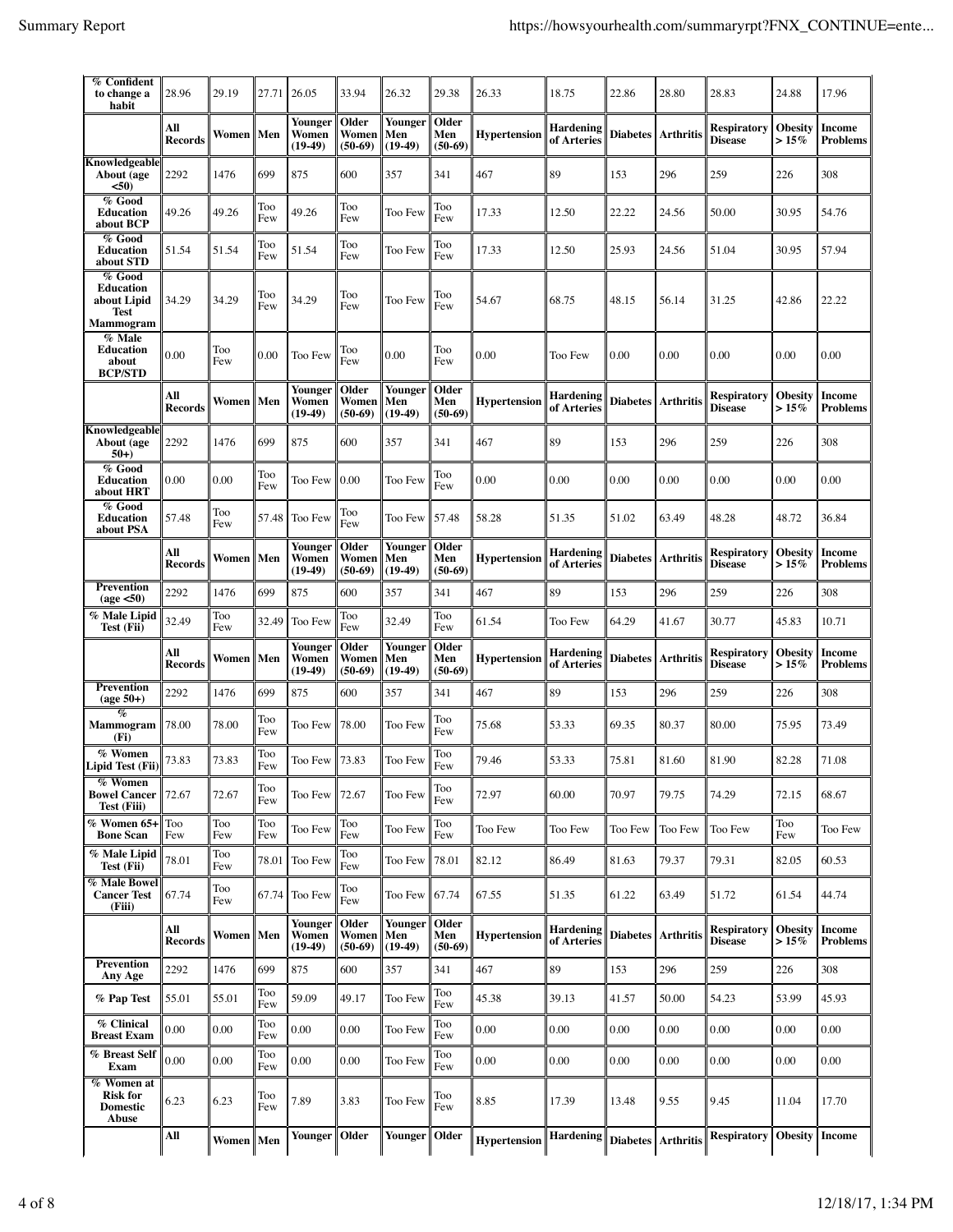|                                                                     | <b>Records</b>        |            |            | Women<br>$(19-49)$            | Women Men<br>$(50-69)$      | $(19-49)$                   | Men<br>$(50-69)$          |                     | of Arteries                     |                 |                    | <b>Disease</b>                       | $>15\%$                   | <b>Problems</b>                  |
|---------------------------------------------------------------------|-----------------------|------------|------------|-------------------------------|-----------------------------|-----------------------------|---------------------------|---------------------|---------------------------------|-----------------|--------------------|--------------------------------------|---------------------------|----------------------------------|
| <b>Family History</b>                                               | 2292                  | 1476       | 699        | 875                           | 600                         | 357                         | 341                       | 467                 | 89                              | 153             | 296                | 259                                  | 226                       | 308                              |
| % Family<br><b>History of</b><br><b>ASCVD</b>                       | 26.53                 | 27.03      | 28.47      | 21.26                         | 35.50                       | 24.09                       | 33.14                     | 43.68               | 70.79                           | 48.37           | 40.88              | 37.84                                | 42.48                     | 36.04                            |
| $\sqrt{\frac{2}{5}}$ Family<br><b>History</b> of<br><b>Diabetes</b> | 25.09                 | 27.03      | 24.32      | 25.94                         | 28.67                       | 20.73                       | 28.15                     | 32.12               | 38.20                           | 59.48           | 37.84              | 37.84                                | 45.58                     | 41.23                            |
| % Family<br><b>History of</b><br><b>Cancer</b>                      | 24.74                 | 25.61      | 26.18      | 20.91                         | 32.50                       | 19.33                       | 33.43                     | 38.12               | 46.07                           | 46.41           | 41.89              | 37.07                                | 36.28                     | 32.14                            |
| % Family<br><b>History</b> of<br><b>High Lipids</b>                 | 30.72                 | 33.20      | 28.90      | 32.23                         | 34.67                       | 30.25                       | 27.27                     | 41.76               | 51.69                           | 44.44           | 46.28              | 42.47                                | 48.23                     | 40.26                            |
| % Family<br><b>History of</b><br>Another<br><b>Disease</b>          | 14.44                 | 16.46      | 11.44      | 16.23                         | 16.83                       | 11.20                       | 11.44                     | 20.77               | 24.72                           | 19.61           | 24.66              | 30.12                                | 28.76                     | 22.08                            |
|                                                                     | All<br><b>Records</b> | Women      | Men        | Younger<br>Women<br>$(19-49)$ | Older<br>Women<br>$(50-69)$ | Younger<br>Men<br>$(19-49)$ | Older<br>Men<br>$(50-69)$ | <b>Hypertension</b> | <b>Hardening</b><br>of Arteries | <b>Diabetes</b> | <b>Arthritis</b>   | <b>Respiratory</b><br><b>Disease</b> | <b>Obesity</b><br>$>15\%$ | <b>Income</b><br><b>Problems</b> |
| If Limited by<br>Daily Activities                                   | 2292                  | 1476       | 699        | 875                           | 600                         | 357                         | 341                       | 467                 | 89                              | 153             | 296                | 259                                  | 226                       | 308                              |
| % Clinician<br>Awareness (Ei)                                       | Too<br>Few            | Too<br>Few | Too<br>Few | Too Few                       | Too<br>Few                  | Too Few                     | Too<br>Few                | Too Few             | Too Few                         | Too Few         | Too Few            | Too Few                              | Too<br>Few                | Too Few                          |
| % Very Good<br><b>Explanation</b>                                   | Too<br>Few            | Too<br>Few | Too<br>Few | Too Few                       | Too<br>Few                  | Too Few                     | Too<br>Few                | Too Few             | Too Few                         | Too Few         | Too Few            | Too Few                              | Too<br>Few                | Too Few                          |
| $\%$ Help from<br><b>Treatment</b>                                  | Too<br>Few            | Too<br>Few | Too<br>Few | Too Few                       | Too<br>Few                  | Too Few                     | Too<br>Few                | Too Few             | Too Few                         | Too Few         | Too Few            | Too Few                              | Too<br>Few                | Too Few                          |
|                                                                     | All<br><b>Records</b> | Women      | Men        | Younger<br>Women<br>$(19-49)$ | Older<br>Women<br>$(50-69)$ | Younger<br>Men<br>$(19-49)$ | Older<br>Men<br>$(50-69)$ | <b>Hypertension</b> | Hardening<br>of Arteries        |                 | Diabetes Arthritis | <b>Respiratory</b><br><b>Disease</b> | <b>Obesity</b><br>$>15\%$ | Income<br><b>Problems</b>        |
| If Limited by<br><b>Feelings</b>                                    | 2292                  | 1476       | 699        | 875                           | 600                         | 357                         | 341                       | 467                 | 89                              | 153             | 296                | 259                                  | 226                       | 308                              |
| % Clinician<br><b>Awareness</b><br>(Eii)                            | 45.65                 | 47.22      | 40.00      | 46.51                         | 49.02                       | 33.33                       | 52.94                     | 51.02               | 42.86                           | 40.00           | 47.06              | 54.29                                | 48.48                     | 45.33                            |
| <b>% Very Good</b><br><b>Explanation</b>                            | 57.28                 | 57.83      | 55.00      | 55.00                         | 65.22                       | 54.55                       | 55.56                     | 66.67               | Too Few                         | Too Few         | 68.75              | 68.42                                | 56.25                     | 69.70                            |
| $\overline{\mathcal{U}}$ Help from<br><b>Treatment</b>              | 65.00                 | 71.25      | 40.00      | 77.97                         | 52.38                       | 54.55                       | 22.22                     | 60.87               | Too Few                         | Too Few         | 50.00              | 63.16                                | 53.33                     | 60.61                            |
|                                                                     | All<br><b>Records</b> | Women      | Men        | Younger<br>Women<br>$(19-49)$ | Older<br>Women<br>$(50-69)$ | Younger<br>Men<br>$(19-49)$ | Older<br>Men<br>$(50-69)$ | <b>Hypertension</b> | Hardening<br>of Arteries        | <b>Diabetes</b> | <b>Arthritis</b>   | Respiratory<br><b>Disease</b>        | <b>Obesity</b><br>$>15\%$ | <b>Income</b><br><b>Problems</b> |
| If Limited by<br>Social<br><b>Activities</b>                        | 2292                  | 1476       | 699        | 875                           | 600                         | 357                         | 341                       | 467                 | 89                              | 153             | 296                | 259                                  | 226                       | 308                              |
| $\sqrt{\frac{m}{6}}$ Clinician<br><b>Awareness</b><br>(Eiii)        | 39.77                 | 37.50      | 45.83      | 33.33                         | 44.00                       | 25.00                       | 66.67                     | 50.00               | 33.33                           | 30.00           | 52.17              | 36.84                                | 38.10                     | 40.48                            |
| % Very Good<br><b>Explanation</b>                                   | Too<br>Few            | Too<br>Few | Too<br>Few | Too Few                       | Too<br>Few                  | Too Few                     | Too<br>Few                | Too Few             | Too Few                         | Too Few         | Too Few            | Too Few                              | Too<br>Few                | Too Few                          |
| % Help from<br><b>Treatment</b>                                     | Too<br>Few            | Too<br>Few | Too<br>Few | Too Few                       | Too<br>Few                  | Too Few                     | Too<br>Few                | Too Few             | Too Few                         | Too Few         | Too Few            | Too Few                              | Too<br>Few                | Too Few                          |
|                                                                     | All<br><b>Records</b> | Women      | Men        | Younger<br>Women<br>$(19-49)$ | Older<br>Women<br>$(50-69)$ | Younger<br>Men<br>$(19-49)$ | Older<br>Men<br>$(50-69)$ | <b>Hypertension</b> | <b>Hardening</b><br>of Arteries | <b>Diabetes</b> | <b>Arthritis</b>   | <b>Respiratory</b><br><b>Disease</b> | <b>Obesity</b><br>$>15\%$ | Income<br><b>Problems</b>        |
| If Limited by<br>Pain                                               | 2292                  | 1476       | 699        | 875                           | 600                         | 357                         | 341                       | 467                 | 89                              | 153             | 296                | 259                                  | 226                       | 308                              |
| <b>% Clinician</b><br><b>Awareness</b><br>(Eiv)                     | 73.58                 | 75.26      | 69.01      | 70.59                         | 78.90                       | 53.85                       | 77.78                     | 74.49               | 66.67                           | 74.00           | 81.13              | 80.33                                | 69.35                     | 66.27                            |
| % Very Good<br><b>Explanation</b>                                   | 53.16                 | 49.65      | 63.27      | 40.35                         | 55.95                       | 50.00                       | 68.57                     | 54.17               | 46.67                           | 58.33           | 55.42              | 57.45                                | 54.76                     | 49.06                            |
| $%$ Help from<br><b>Treatment</b>                                   | 60.53                 | 58.45      | 66.67      | 50.85                         | 63.86                       | 57.14                       | 70.59                     | 58.33               | 37.50                           | 72.22           | 67.06              | 53.19                                | 67.44                     | 54.55                            |
|                                                                     | All<br><b>Records</b> | Women      | Men        | Younger<br>Women<br>$(19-49)$ | Older<br>Women<br>$(50-69)$ | Younger<br>Men<br>$(19-49)$ | Older<br>Men<br>$(50-69)$ | <b>Hypertension</b> | <b>Hardening</b><br>of Arteries | <b>Diabetes</b> | <b>Arthritis</b>   | <b>Respiratory</b><br><b>Disease</b> | <b>Obesity</b><br>$>15\%$ | Income<br><b>Problems</b>        |
| If Limited by<br>Social Support                                     | 2292                  | 1476       | 699        | 875                           | 600                         | 357                         | 341                       | 467                 | 89                              | 153             | 296                | 259                                  | 226                       | 308                              |
| % Clinician<br><b>Awareness</b><br>(Ev)                             | 30.98                 | 32.84      | 26.00      | 29.41                         | 38.78                       | 19.23                       | 33.33                     | 33.33               | 6.67                            | 22.73           | 38.24              | 36.84                                | 36.11                     | 36.00                            |
| % Very Good<br><b>Explanation</b>                                   | Too<br>Few            | Too<br>Few | Too<br>Few | Too Few                       | Too<br>Few                  | Too Few                     | Too<br>Few                | Too Few             | Too Few                         | Too Few         | Too Few            | Too Few                              | Too<br>Few                | Too Few                          |
| % Help from<br><b>Treatment</b>                                     | Too                   | Too        | Too        | Too Few                       | Too                         | Too Few                     | Too                       | Too Few             | Too Few                         | Too Few         | Too Few            | Too Few                              | Too                       | Too Few                          |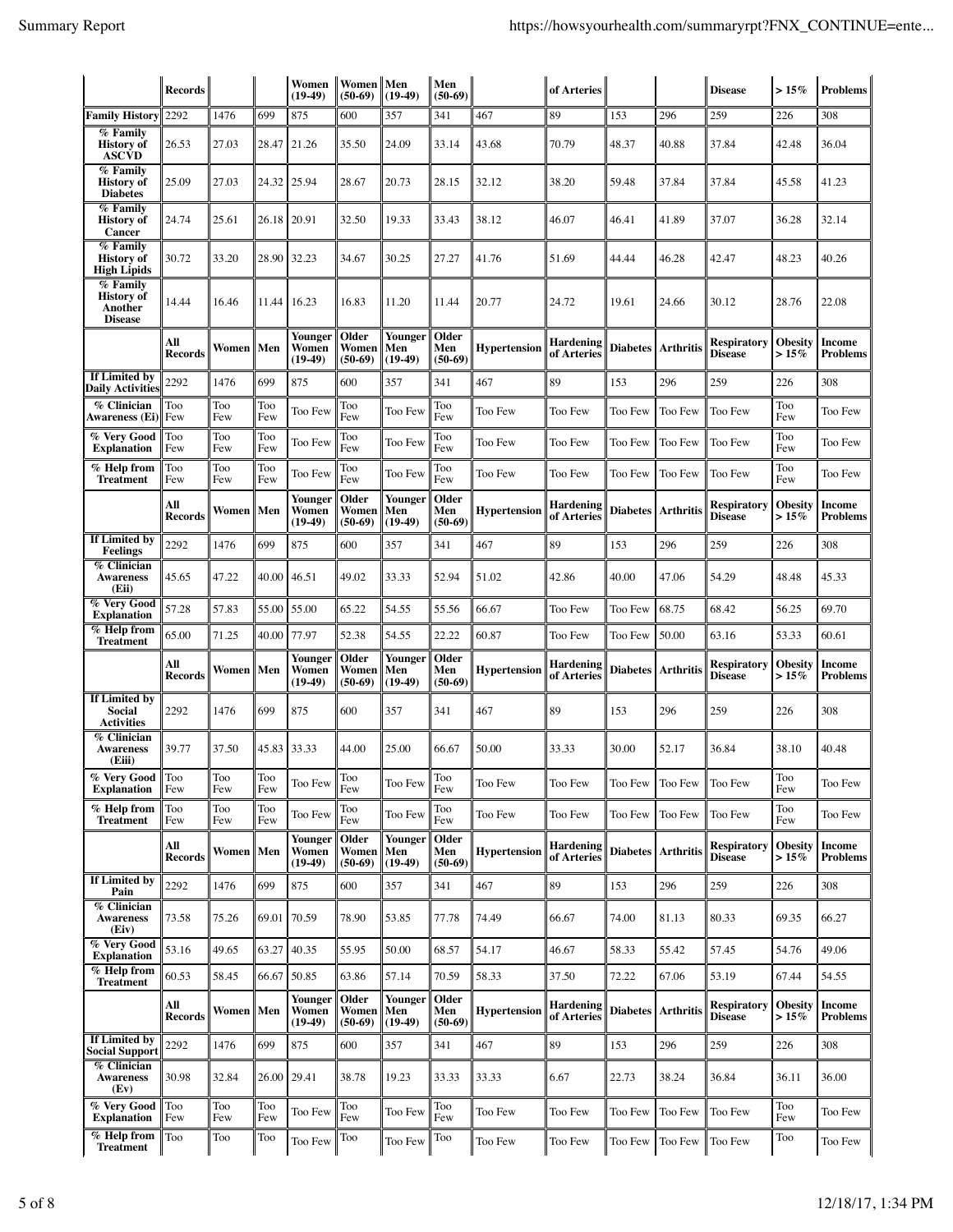|                                                                                           | Few                   | Few          | Few         |                               | Few                                 |                             | Few                       |                     |                                 |                      |                    |                                      | Few                       |                                  |
|-------------------------------------------------------------------------------------------|-----------------------|--------------|-------------|-------------------------------|-------------------------------------|-----------------------------|---------------------------|---------------------|---------------------------------|----------------------|--------------------|--------------------------------------|---------------------------|----------------------------------|
|                                                                                           | All<br><b>Records</b> | Women        | Men         | Younger<br>Women<br>$(19-49)$ | Older<br>Women<br>$(50-69)$         | Younger<br>Men<br>$(19-49)$ | Older<br>Men<br>$(50-69)$ | Hypertension        | <b>Hardening</b><br>of Arteries | <b>Diabetes</b>      | <b>Arthritis</b>   | <b>Respiratory</b><br><b>Disease</b> | <b>Obesity</b><br>$>15\%$ | Income<br><b>Problems</b>        |
| If Limited by<br><b>Physical</b><br><b>Function</b>                                       | 2292                  | 1476         | 699         | 875                           | 600                                 | 357                         | 341                       | 467                 | 89                              | 153                  | 296                | 259                                  | 226                       | 308                              |
| % Clinician<br><b>Awareness</b><br>(Evi)                                                  | 58.94                 | 59.63        | 56.10       | 50.00                         | 65.67                               | 26.67                       | 73.08                     | 68.25               | 55.00                           | 45.83                | 73.08              | 66.67                                | 53.66                     | 56.36                            |
| % Very Good<br><b>Explanation</b>                                                         | Too<br>Few            | Too<br>Few   | Too<br>Few  | Too Few                       | Too<br>Few                          | Too Few                     | Too<br>Few                | Too Few             | Too Few                         | Too Few              | Too Few            | Too Few                              | Too<br>Few                | Too Few                          |
| % Help from<br><b>Treatment</b>                                                           | Too<br>Few            | Too<br>Few   | Too<br>Few  | Too Few                       | Too<br>Few                          | Too Few                     | Too<br>Few                | Too Few             | Too Few                         | Too Few              | Too Few            | <b>Too Few</b>                       | Too<br>Few                | Too Few                          |
|                                                                                           | All<br><b>Records</b> | Women    Men |             | Younger<br>Women<br>$(19-49)$ | Older<br>Women<br>$(50-69)$         | Younger<br>Men<br>$(19-49)$ | Older<br>Men<br>$(50-69)$ | <b>Hypertension</b> | Hardening<br>of Arteries        |                      | Diabetes Arthritis | <b>Respiratory</b><br><b>Disease</b> | <b>Obesity</b><br>$>15\%$ | Income<br><b>Problems</b>        |
| If any Chronic<br><b>Disease</b>                                                          | 2292                  | 1476         | 699         | 875                           | 600                                 | 357                         | 341                       | 467                 | 89                              | 153                  | 296                | 259                                  | 226                       | 308                              |
| % Very Good<br><b>Explanation</b><br>for Chronic<br><b>Disease</b>                        | 72.46                 | 70.33        | 75.97       | 68.79                         | 71.37                               | 71.95                       | 78.29                     | 72.17               | 69.77                           | 67.55                | 69.41              | 70.98                                | 65.97                     | 63.36                            |
| % Good Help<br>for Living with<br>Chronic<br><b>Disease</b>                               | Too<br>Few            | Too<br>Few   | Too<br>Few  | Too Few                       | Too<br>Few                          | Too Few                     | Too<br>Few                | Too Few             | Too Few                         | Too Few              | Too Few            | Too Few                              | Too<br>Few                | Too Few                          |
| % Possibly<br><b>Sick from</b><br><b>Medications</b>                                      | 15.50                 | 13.48        | 19.03       | 11.76                         | 14.47                               | 18.97                       | 19.16                     | 16.75               | 28.75                           | 28.87                | 28.57              | 18.69                                | 28.91                     | 32.76                            |
|                                                                                           | All<br><b>Records</b> | Women    Men |             | Younger<br>Women<br>$(19-49)$ | Older<br>Women<br>$(50-69)$         | Younger<br>Men<br>$(19-49)$ | Older<br>Men<br>$(50-69)$ | <b>Hypertension</b> | Hardening<br>of Arteries        | <b>Diabetes</b>      | <b>Arthritis</b>   | Respiratory<br>Disease               | <b>Obesity</b><br>$>15\%$ | <b>Income</b><br><b>Problems</b> |
| If<br><b>Hypertension</b>                                                                 | 2292                  | 1476         | 699         | 875                           | 600                                 | 357                         | 341                       | 467                 | 89                              | 153                  | 296                | 259                                  | 226                       | 308                              |
| % Good<br>Explanation if   <br><b>Dose Missed</b>                                         | 62.50                 | 61.45        | 63.64 52.78 |                               | 64.97                               | 57.69                       | 66.21                     | 62.50               | 49.06                           | 57.14                | 60.80              | 61.54                                | 56.03                     | 55.32                            |
| % Good<br><b>Explanation</b><br>about Weight<br>and Salt                                  | 67.71                 | 65.04        | 71.36       | 54.93                         | 69.14                               | 65.38                       | 73.29                     | 67.71               | 53.85                           | 61.86                | 66.40              | 62.50                                | 63.48                     | 58.06                            |
| % Good<br><b>Explanation</b><br>for Medication<br><b>Side Effects</b>                     | 61.25                 | 58.06        | 65.50       | 48.61                         | 61.93                               | 55.77                       | 69.39                     | 61.25               | 47.17                           | 53.06                | 62.70              | 59.34                                | 55.17                     | 53.19                            |
| % Sometimes<br>or Often<br>Checking<br><b>Blood Pressure</b>                              | 62.99                 | 60.16        | 66.67       | 52.70                         | 63.19                               | 51.92                       | 72.19                     | 62.99               | 52.63                           | 51.49                | 56.92              | 52.13                                | 47.01                     | 51.55                            |
|                                                                                           | All<br><b>Records</b> | Women    Men |             | Younger<br>Women<br>$(19-49)$ | Older<br>Women<br>$(50-69)$ (19-49) | Younger<br>Men              | Older<br>Men<br>$(50-69)$ | <b>Hypertension</b> | <b>Hardening</b><br>of Arteries | Diabetes   Arthritis |                    | Respiratory<br><b>Disease</b>        | <b>Obesity</b><br>$>15\%$ | <b>Income</b><br>Problems        |
| <b>If Diabetes</b>                                                                        | 2292                  | 1476         | 699         | 875                           | 600                                 | 357                         | 341                       | 467                 | 89                              | 153                  | 296                | 259                                  | 226                       | 308                              |
| % Blood<br><b>Sugar Always</b><br>or Often<br>80-150 (4.5-8.3)<br>international<br>units) | 46.41                 | 42.70        | 51.56 37.04 |                               | 45.16                               | 57.14                       | 51.02                     | 46.08               | 26.67                           | 46.41                | 45.76              | 29.73                                | 33.33                     | 36.17                            |
| $%$ Good<br><b>Explanation</b><br>for Eye Exam                                            | 58.78                 | 57.65        | 60.32       | 64.00                         | 55.00                               | 64.29                       | 60.42                     | 52.04               | 31.03                           | 58.78                | 51.79              | 42.86                                | 50.85                     | 34.78                            |
| % Good<br><b>Explanation</b><br>for Foot Care                                             | 52.35                 | 49.41        | 56.25       | 48.00                         | 50.00                               | 57.14                       | 57.14                     | 49.49               | 37.93                           | 52.35                | 44.64              | 40.00                                | 50.85                     | 36.96                            |
| $%$ Good<br><b>Explanation</b><br>for<br><b>Adjustment</b> of<br>Calling for<br>help      | 56.38                 | 55.29        | 57.81       | 56.00                         | 55.00                               | 50.00                       | 61.22                     | 53.54               | 37.93                           | 56.38                | 55.36              | 37.14                                | 47.46                     | 34.78                            |
|                                                                                           | All<br><b>Records</b> | Women   Men  |             | Younger<br>Women<br>$(19-49)$ | Older<br>Women<br>$(50-69)$         | Younger<br>Men<br>$(19-49)$ | Older<br>Men<br>$(50-69)$ | <b>Hypertension</b> | Hardening<br>of Arteries        |                      | Diabetes Arthritis | <b>Respiratory</b><br><b>Disease</b> | <b>Obesity</b><br>$>15\%$ | Income<br><b>Problems</b>        |
| <b>If Hardening</b><br>of the Arteries                                                    | 2292                  | 1476         | 699         | 875                           | 600                                 | 357                         | 341                       | 467                 | 89                              | 153                  | 296                | 259                                  | 226                       | 308                              |
| % Having a<br><b>Heart Attack</b><br><b>History</b>                                       | 30.68                 | 26.67        | 33.33       | 18.75                         | 31.03                               | Too Few 33.33               |                           | 32.14               | 29.89                           | 27.59                | 34.38              | 25.00                                | 29.17                     | 23.08                            |
| % of those<br>taking ASA                                                                  | 70.37                 | 58.33        | 78.57       | Too Few                       | 44.44                               | Too Few                     | 83.33                     | 66.67               | 69.23                           | 50.00                | 63.64              | Too Few                              | 71.43                     | Too Few                          |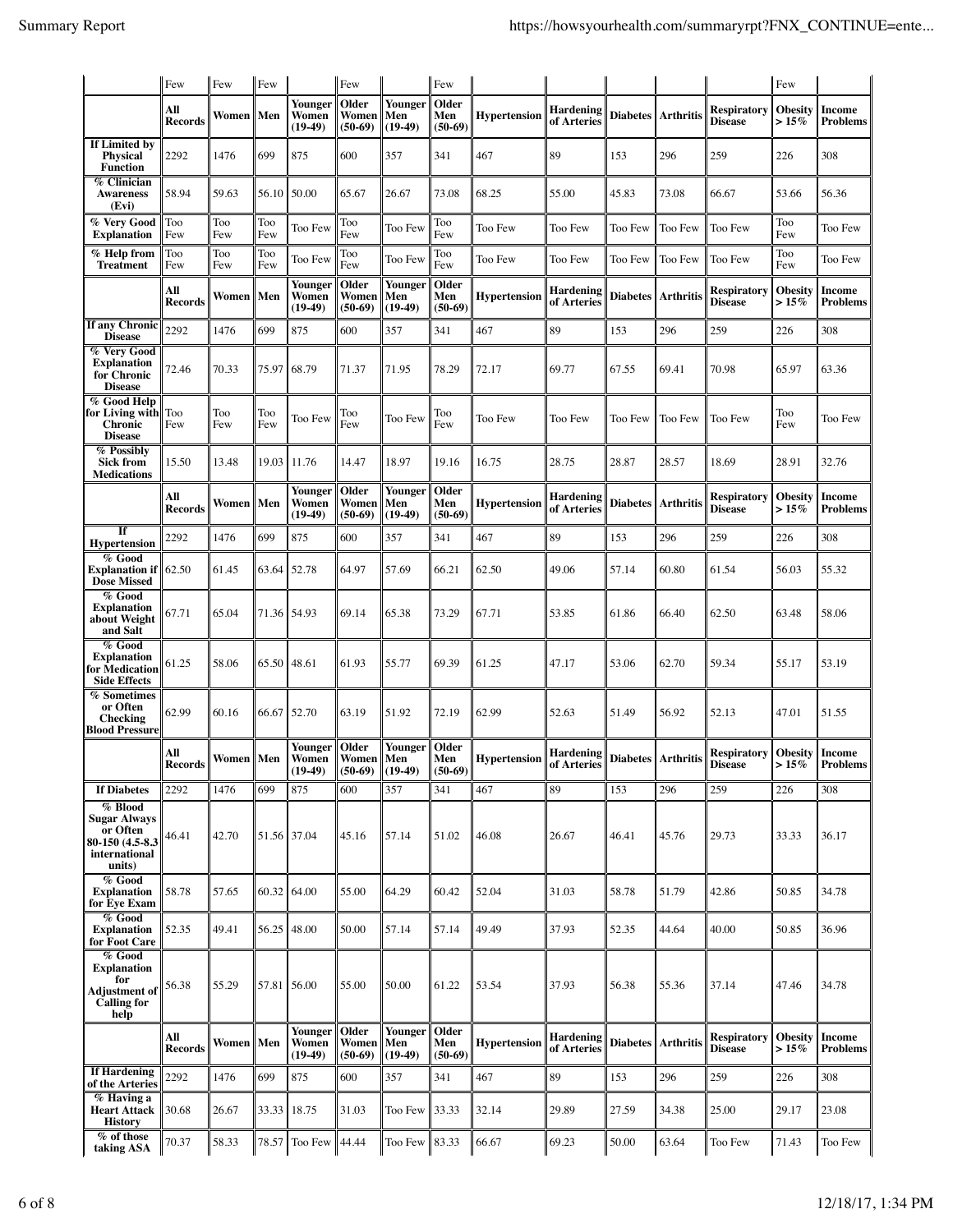| and Beta<br><b>Blocker</b>                                                       |                       |            |             |                               |                             |                             |                           |                     |                                 |                 |                      |                                      |                           |                                  |
|----------------------------------------------------------------------------------|-----------------------|------------|-------------|-------------------------------|-----------------------------|-----------------------------|---------------------------|---------------------|---------------------------------|-----------------|----------------------|--------------------------------------|---------------------------|----------------------------------|
| % Having a<br><b>Stroke History</b>                                              | 10.11                 | 15.22      | 4.65        | 6.25                          | 20.00                       | Too Few                     | 2.70                      | 12.07               | 10.11                           | 23.33           | 20.59                | 19.23                                | 12.00                     | 14.29                            |
| % of those<br>taking ASA or<br>Warfarin                                          | 0.00                  | 0.00       | Too<br>Few  | Too Few                       | Too<br>Few                  | Too Few                     | Too<br>Few                | 0.00                | 0.00                            | 0.00            | 0.00                 | Too Few                              | Too<br>Few                | Too Few                          |
| % Using<br>Nitroglycerin                                                         | Too<br>Few            | Too<br>Few | Too<br>Few  | Too Few                       | Too<br>Few                  | Too Few                     | Too<br>Few                | Too Few             | Too Few                         | Too Few         | Too Few              | Too Few                              | Too<br>Few                | Too Few                          |
| % of those<br>mostly satisfied Too<br>with Angina<br>Control                     | Few                   | Too<br>Few | Too<br>Few  | Too Few                       | Too<br>Few                  | Too Few                     | Too<br>Few                | Too Few             | Too Few                         | Too Few         | Too Few              | Too Few                              | Too<br>Few                | Too Few                          |
| % Having a<br><b>History of</b><br><b>CHF</b>                                    | Too<br>Few            | Too<br>Few | Too<br>Few  | Too Few                       | Too<br>Few                  | Too Few                     | Too<br>Few                | Too Few             | Too Few                         | Too Few         | Too Few              | <b>Too Few</b>                       | Too<br>Few                | Too Few                          |
| % of those<br>Good<br><b>Explanation</b><br>about Weight<br>and Salt             | Too<br>Few            | Too<br>Few | Too<br>Few  | Too Few                       | Too<br>Few                  | Too Few                     | Too<br>Few                | Too Few             | Too Few                         | Too Few         | Too Few              | Too Few                              | Too<br>Few                | Too Few                          |
| % of those<br>Good<br><b>Explanation</b><br>for Self<br>Medication<br>Adjustment | Too<br>Few            | Too<br>Few | Too<br>Few  | Too Few                       | Too<br>Few                  | Too Few                     | Too<br>Few                | Too Few             | Too Few                         | Too Few         | <b>Too Few</b>       | Too Few                              | Too<br>Few                | Too Few                          |
|                                                                                  | All<br>Records        | Women      | Men         | Younger<br>Women<br>$(19-49)$ | Older<br>Women<br>$(50-69)$ | Younger<br>Men<br>$(19-49)$ | Older<br>Men<br>$(50-69)$ | <b>Hypertension</b> | <b>Hardening</b><br>of Arteries |                 | Diabetes Arthritis   | <b>Respiratory</b><br><b>Disease</b> | <b>Obesity</b><br>$>15\%$ | <b>Income</b><br><b>Problems</b> |
| <b>If Respiratory</b><br><b>Disease</b>                                          | 2292                  | 1476       | 699         | 875                           | 600                         | 357                         | 341                       | 467                 | 89                              | 153             | 296                  | 259                                  | 226                       | 308                              |
| % Good<br><b>Explanation</b><br>for Adjusting<br><b>Medications</b>              | 64.54                 | 64.43      | 64.81       | 58.70                         | 69.61                       | 69.23                       | 60.71                     | 61.05               | 34.78                           | 45.95           | 57.14                | 64.54                                | 55.00                     | 57.81                            |
| % Good<br><b>Explanation</b><br>for Using<br><b>Inhaler</b>                      | 71.77                 | 72.77      | 66.67       | 74.44                         | 71.29                       | 69.23                       | 64.29                     | 65.96               | 31.82                           | 44.44           | 61.19                | 71.77                                | 57.89                     | 59.68                            |
| $\overline{\%}$ Using<br>Inhaled<br><b>Steriod</b>                               | 49.02                 | 50.25      | 41.82       | 46.32                         | 53.92                       | 38.46                       | 44.83                     | 45.26               | 30.77                           | 38.89           | 37.14                | 49.02                                | 44.26                     | 42.42                            |
|                                                                                  | All<br><b>Records</b> | Women      | Men         | Younger<br>Women<br>$(19-49)$ | Older<br>Women<br>$(50-69)$ | Younger<br>Men<br>$(19-49)$ | Older<br>Men<br>$(50-69)$ | <b>Hypertension</b> | <b>Hardening</b><br>of Arteries |                 | Diabetes   Arthritis | <b>Respiratory</b><br><b>Disease</b> | <b>Obesity</b><br>$>15\%$ | <b>Income</b><br><b>Problems</b> |
| <b>Care Quality</b><br>Summary                                                   | 2292                  | 1476       | 699         | 875                           | 600                         | 357                         | 341                       | 467                 | 89                              | 153             | 296                  | 259                                  | 226                       | 308                              |
| % Taking 3 or<br>more<br>medications                                             | 21.95                 | 22.15      | 24.46       | 12.80                         | 35.83                       | 10.08                       | 39.30                     | 57.17               | 70.79                           | 77.12           | 51.69                | 44.02                                | 52.21                     | 35.71                            |
| $\%$ unable to<br>participate<br>fully indaily<br>work-2 weeks                   | Too<br>Few            | Too<br>Few | Too<br>Few  | Too Few                       | Too<br>Few                  | Too Few                     | Too<br>Few                | Too Few             | Too Few                         | Too Few Too Few |                      | <b>Too Few</b>                       | Too<br>Few                | Too Few                          |
| % With Sick<br>Days in 3<br><b>Months</b>                                        | 15.86                 |            |             |                               |                             |                             |                           |                     |                                 |                 |                      |                                      |                           |                                  |
| $\%$                                                                             |                       | 17.81      | 11.89       | 17.41                         | 18.43                       | 11.17                       | 12.69                     | 22.08               | 34.09                           | 30.72           | 29.15                | 31.64                                | 29.20                     | 34.64                            |
| Hospitalized or<br><b>ED</b> for<br><b>Chronic</b><br>Disease (H)                | 10.27                 | 9.66       | 10.81       | 11.36                         | 8.49                        | 6.10                        | 13.07                     | 10.75               | 27.27                           | 16.45           | 16.28                | 13.90                                | 15.07                     | 23.13                            |
| $\%$<br>Hospitalized<br>for Any<br><b>Reason in Past</b><br>Year $(H)$           | 7.95                  | 8.00       | 8.33        | 7.80                          | 8.31                        | 4.84                        | 12.05                     | 17.20               | 29.21                           | 24.18           | 18.31                | 16.67                                | 18.67                     | 17.86                            |
| <b>% Necessary</b><br>of One<br>Hosp/ED                                          | 77.23                 | 77.14      | 77.42       | 80.00                         | 73.33                       | 85.71                       | 75.00                     | 70.45               | 77.78                           | 64.29           | 74.07                | 69.57                                | 82.35                     | 40.00                            |
| % Necessary<br>of Multi<br>Hosp/ED                                               | 53.33                 | 52.94      | 54.17 51.61 |                               | 55.00                       | 55.56                       | 53.33                     | 46.15               | 38.10                           | 34.62           | 51.72                | 51.61                                | 44.44                     | 28.95                            |
| $\sqrt{\frac{m}{n}}$ Having a<br>PCP (Bii)                                       | 79.90                 | 81.26      | 77.58       | 75.26                         | 89.97                       | 67.43                       | 88.38                     | 86.36               | 80.68                           | 81.58           | 86.64                | 86.33                                | 85.65                     | 68.52                            |
| % Having 2 or<br>more Drs                                                        | 29.43                 | 31.54      |             | 26.03 25.70                   | 40.07                       | 17.43                       | 35.26                     | 40.13               | 60.23                           | 45.75           | 48.63                | 40.86                                | 42.15                     | 28.85                            |
| % One in<br>charge (Biv)<br>$%$ Having                                           | 84.13                 | 85.21      | 83.62       | 82.11                         | 88.09                       | 78.69                       | 86.21                     | 85.87               | 84.62                           | 78.26           | 80.85                | 80.77                                | 82.80                     | 75.58                            |